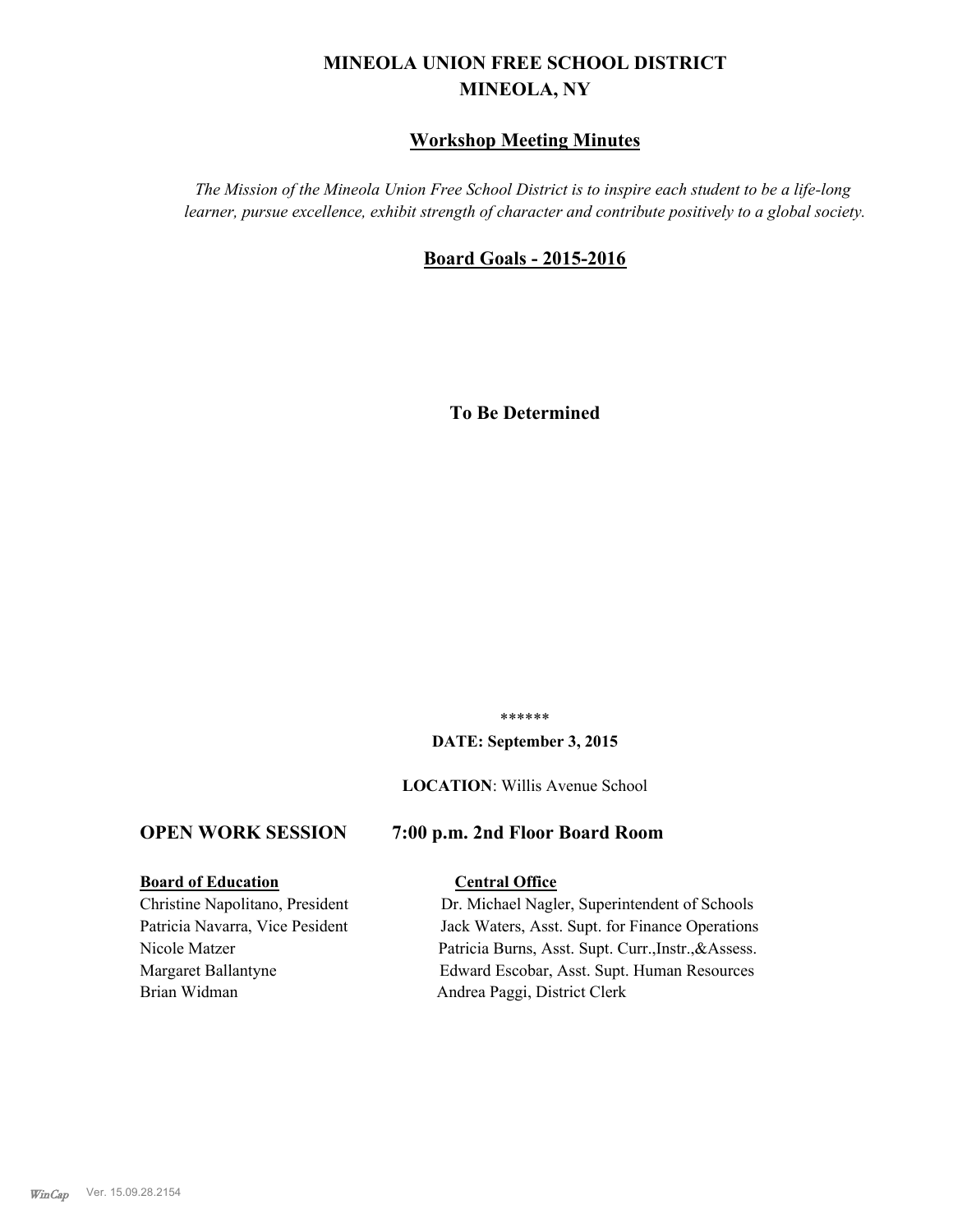**A. Call to Order - 7:05pm B. Pledge of Allegiance C. Reading of Mission-** Ed Escobar **D. Moment of Silent Meditation**

#### **E. Dais & Visitor Introductions**

#### **F. High School Student Organization Report**

There was no Student Organization Report this evening.

#### **G. BOE Reports**

#### **a. Comments from Board Trustees**

No reports/comments at this time.

#### **b. Comments from Board President**

Christine Napolitano welcomed everyone and stated that she had been reflecting on the upcoming school year and had put together a statement which she would like to read this evening.

"I want to extend a big welcome back to all of our students, teachers, administrators and staff to the new school year! I am hoping that most of you were able to recharge your mind, body and spirit during the beautiful summer that we enjoyed here on Long Island. Now that we are starting a brand new year here in the district, I want to first extend a very warm welcome to the many new teachers that are starting here this year. We are so glad you are here and the BOE and I want you to know that we will support all of your efforts to be a successful addition to the Mineola family of great teachers.

As we once again start a school year with so much hoopla and angst about state testing and APPR, I took some time to reflect on what I think the Mineola BOE has been trying to do. It is sometimes hard to hear and see through all of the noise and confusion, so I would like to make it clear. We FULLY support all of our parents, teachers and students. We are ALWAYS willing to provide our teachers with the support they need to accomplish meeting the goals of each student. We respect our teachers and stand behind them knowing that solid teaching is happening in our classrooms. We have made a commitment of "not teaching to the test" as we believe our students are much, much more than a test score and we have been saying this long before common core took hold. We are NOT in the business of punishing either teachers or students because of a test score and we will continue to uphold our mission of inspiring each child to be a life-long learner. That will always be more important than a test score.

Speaking of our mission statement, I took the time to re-read it, along with the core values and strategic objectives. It reminded me of the tremendous amount of time and commitment it took a community of administrators, teachers, parents and residents to develop such important work. Of the 8 core values, I especially like this one: "The pursuit of excellence has value in and of itself." I think this embodies the very spirit of what we, as a board, believe and stand by. Tests will always have a place in education, but each one of us knows through our own children, other students or even ourselves that being a great test taker does not automatically produce successful adults; just as being a poor test taker does not mean diminished life success.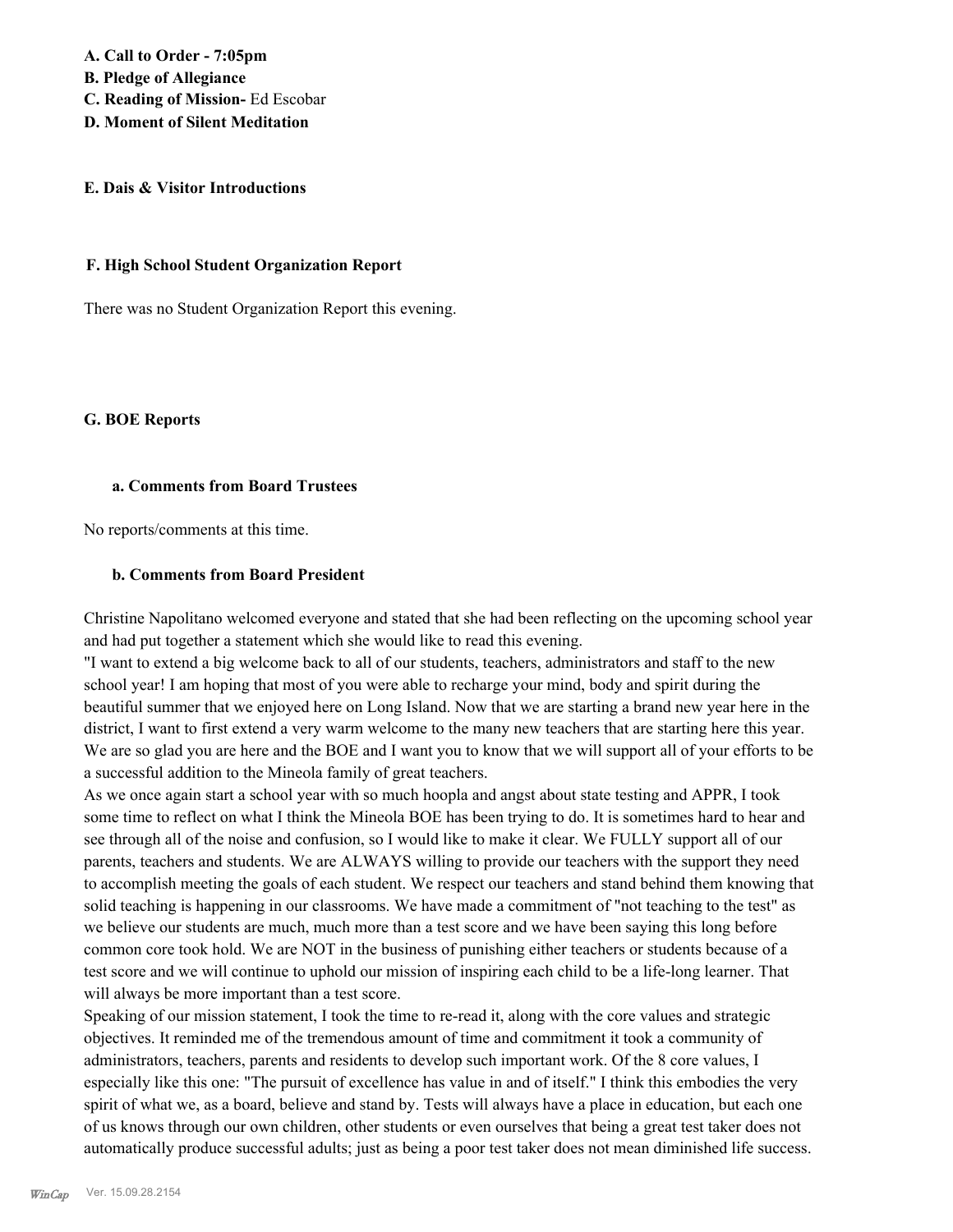The PURSUIT of excellence is very often forgotten during a child's educational journey. We never want to diminish the whole journey of a whole child during his time in the Mineola School District. Providing each student with appropriate academic challenges is paramount but we also have to remind ourselves that successful students don't always reveal themselves in a testing situation. That is why we are committed to giving our students as well-rounded an environment as we can provide and give them many opportunities to find their success and spark passion. Whether it's in academics, music, art, sports, technology or volunteer opportunities, we strive to give each student their time to shine. Each HS graduation I have attended has always been a celebration of the culmination of each child's talents along their own unique path. Let's all continue to work together, whether you are a parent, teacher, administrator, staff member or board member to keep our eye on the wholeness of a child's education here in Mineola. As another core value states, "It is a shared responsibility of the home, school and community to educate children." There are so many wonderful and positive things happening in our schools. Let's not forget that."

#### **c. Comments from Superintendent**

Dr. Nagler stated that it is very difficult to follow Ms. Napolitano's statement this evening. He stated that he was very pleased with how students were welcomed back in each of our schools. Dr. Nagler reported that most teachers, even the most seasoned will tell you that they still get butterflies before the first day of school. According to Dr. Nagler, the schools all opened well. He thanked the six teachers from Meadow Drive that came in on Saturday in order to set up their classrooms. Dr. Nagler also thanked the twelve custodians that came in to get the last minute preparations completed at the schools. The Superintendent asked Mr. Waters to give an update on the current projects. At Meadow Drive and Hampton Street, the HVAC project took place this summer. The air conditioning is not hooked but the heat will be working by 9/15. The masonry project is on or close to schedule. For the windows and doors project, it was reported that the 4- 6 weeks behind in delivery (which is January). It is anticipated that this job will go smoothly and crews will be on a night schedule. Mr. Widman asked if the crews are leaving the classroom/ student areas clean for when students came into school. The Superintendent stated that the crews are expected to leave the classrooms as they find them. Next Dr. Nagler asked Mr. Escobar to report on the current enrollment to the Board. According to Mr. Escobar, enrollment is up 117 students from last September, which is approximately 10 students per grade. This year, Pre-K enrollment is up; last year the number was down. Dr. Nagler added that there is still some clean up to do with these numbers, so they are not final yet. The Superintendent, Mr. Waters and Mr. Escobar met with the demographer last week to go over census data. Dr. Nagler stated that he is a very bright man and feels that this is process will be very well worth the investment. Dr. Nagler is hoping to have the report available for the October business meeting.

#### **H. Old Business**

There was no old business this evening.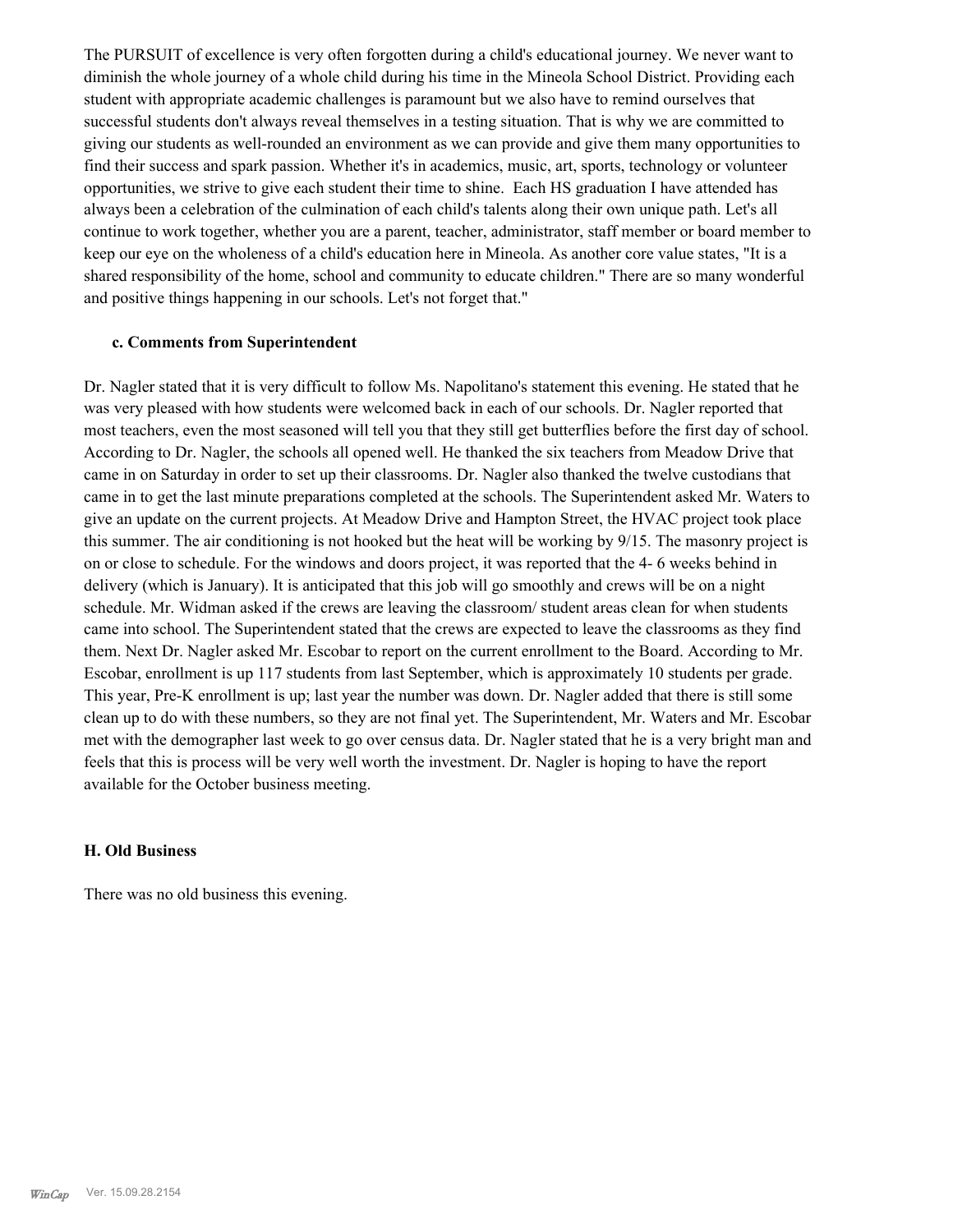#### **I. New Business**

Ms. Napolitano asked the Board if there is any new business this evening. Nicole Matzer stated that she will be signing up for a webinar offered by NYSSBA to address the topic of a later start time for High School students. Ms. Matzer inquired if this idea has been considered in our district. The Superintendent stated that this idea has been raised in the past but has been rejected. He explained that in order to accomplish a later start time at the high school, we must flip the time with the elementary schools. In this district, many of the high school students must be home to get their younger siblings off the bus. Ms. Matzer stated that she will watch the webinar and report back to the Board on the information. Ms. Matzer also stated that she attended the High School PTSA meeting last night and saw many new faces. According to Ms. Matzer, Dr. Smith reported on some new security procedures and stated that he had met with students in each grade to discuss the expectations for this school year. There was no other new business.

#### **Approval of License Agreement with Portuguese Cultural Society**

**RESOLUTION # 12 - BE IT RESOLVED** that the Board of Education approves the license agreement between the Mineola Union Free School District and the Portuguese Cultural Society Julio Dinis, LTD, commencing on September 1, 2015 and terminating on June 30, 2016.

**Motion:** Margaret Ballantyne **Second:** Nicole Matzer

Discussion: The Superintendent stated that this is a continuation of the lease with the Portuguese Cultural Society to use our facilities to run their school. He added that this is a very good program and they have been very good tenants. Dr. Nagler also stated that this program is growing which is good news. There was no additional discussion.

| Yes: | Brian Widman         | No: | <b>None</b> |
|------|----------------------|-----|-------------|
|      | Margaret Ballantyne  |     |             |
|      | Nicole Matzer        |     |             |
|      | Patricia Navarra     |     |             |
|      | Christine Napolitano |     |             |

**Passed:** Yes

#### **Cooperative Transportation Agreement**

**RESOLUTION #13- WHEREAS,** a number of public school districts in Nassau County wish to jointly solicit proposals, together with the Nassau Board of Cooperative Educational Services ("BOCES") for pupil transportation services for the 2015-16 school year (and any renewal period) in accordance with the applicable provisions of General Municipal Law;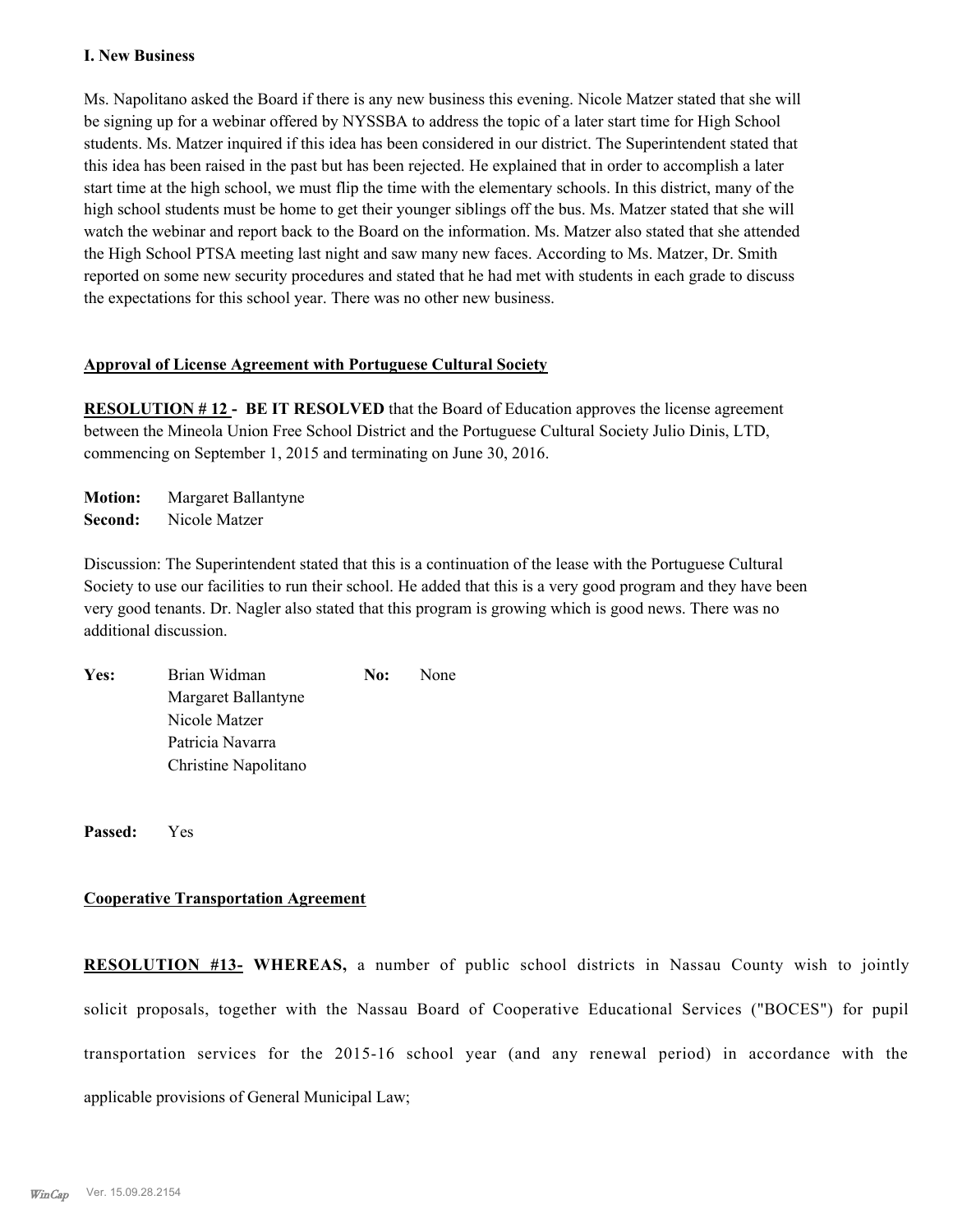**WHEREAS**, the public school districts and the BOCES have agreed to form a Cooperative (the "Cooperative") for this purpose;

**WHEREAS**, the MINEOLA School District is desirous of participating in the Cooperative for joint solicitation of proposals for pupil transportation services as authorized by General Municipal Law, Section 119-0 in accordance with the terms and conditions of the Inter-Municipal Cooperative Transportation Agreement attached hereto;

**NOW THEREFORE BE IT RESOLVED**, that the Board of Education authorizes the School District to participate in the Cooperative; and

**BE IT FURTHER RESOLVED**, that the Board of Education hereby approves the Inter-Municipal Cooperative Transportation Agreement attached hereto and authorizes the Board President to execute the Agreement on behalf of the Board of Education.

**Motion:** Margaret Ballantyne **Second:** Patricia Navarra

Discussion: The Superintendent explained the District is entering this Inter-municipal Cooperative Transportation agreement because even though we have our own buses, there are times when we need to contract out. Also, with this agreement, at times we will be the vendor. There was no further discussion.

Yes: Brian Widman **No:** None Margaret Ballantyne Nicole Matzer Patricia Navarra Christine Napolitano

**Passed:** Yes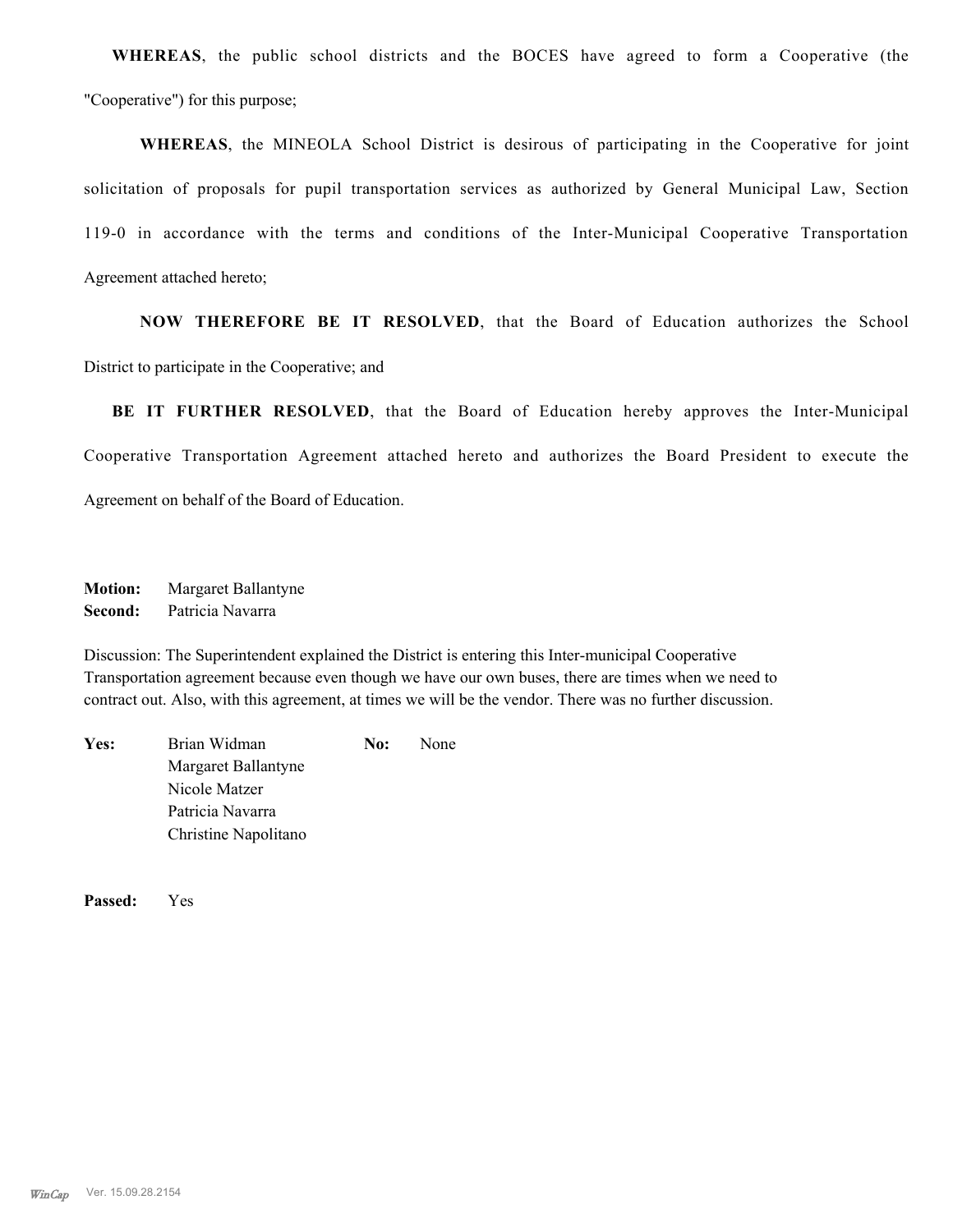# **J. Consensus Agenda**

**RESOLUTION # 14- BE IT RESOLVED** that the Board of Education approves the consensus agenda items J.1.a. through J.9.a., as presented.

| <b>Motion:</b> | Nicole Matzer        |     |      |
|----------------|----------------------|-----|------|
| Second:        | Brian Widman         |     |      |
|                |                      |     |      |
| Yes:           | Brian Widman         | No: | None |
|                | Margaret Ballantyne  |     |      |
|                | Nicole Matzer        |     |      |
|                | Patricia Navarra     |     |      |
|                | Christine Napolitano |     |      |
|                |                      |     |      |

**Passed:** Yes

# 1. **Accepting of Minutes**

That the Board of Education accepts the minutes of the August 6, 2015 Business Meeting as presented. a.

# 2. **Instruction**

- a. Resignation(s)
- That the Board of Education accepts the resignation of Devra L. Small, Principal of Hampton Street, effective August 10, 2015. 1.
- That the Board of Education accepts the resignation of Katheryne Morales, Elementary Teacher, effective September 20, 2015. 2.
- b. Leave(s) of Absence/Personal
- That the Board of Education grants a request to Courtney Serio, for an FMLA unpaid Leave of Absence, due to personal reasons, starting August 31, 2015. 1.
- c. Appointments Instruction
- The Board of Education approves the appointment of Alyssa Puccio, to the position of Leave Replacement Teacher for Melissa Koenig, effective August 31, 2015 to on or before June 30, 2016. Salary: BA, Step 1, \$58,706. 1.
- That the Board of Education approves the appointment of Kevin LaPlatney, to the position of Athletic Trainer effective 07/01/2015 with a salary of \$38.43 per hour. 2.
- That the Board of Education approves the appointment of Lauren Marchell, to the position of Leave Replacement Reading Teacher for Courtney Serio, effective August 31, 2015 to on or before June 30, 2016. Salary: MA, Step 1, \$68,282. 3.
- The Board of Education approves the appointment of Elizabeth Gazzini, to the position of part time /hourly paid Special Education Teacher at Jackson Avenue, effective September 1, 2015 to June 30, 2016 with a salary of \$55.32 per hour. 4.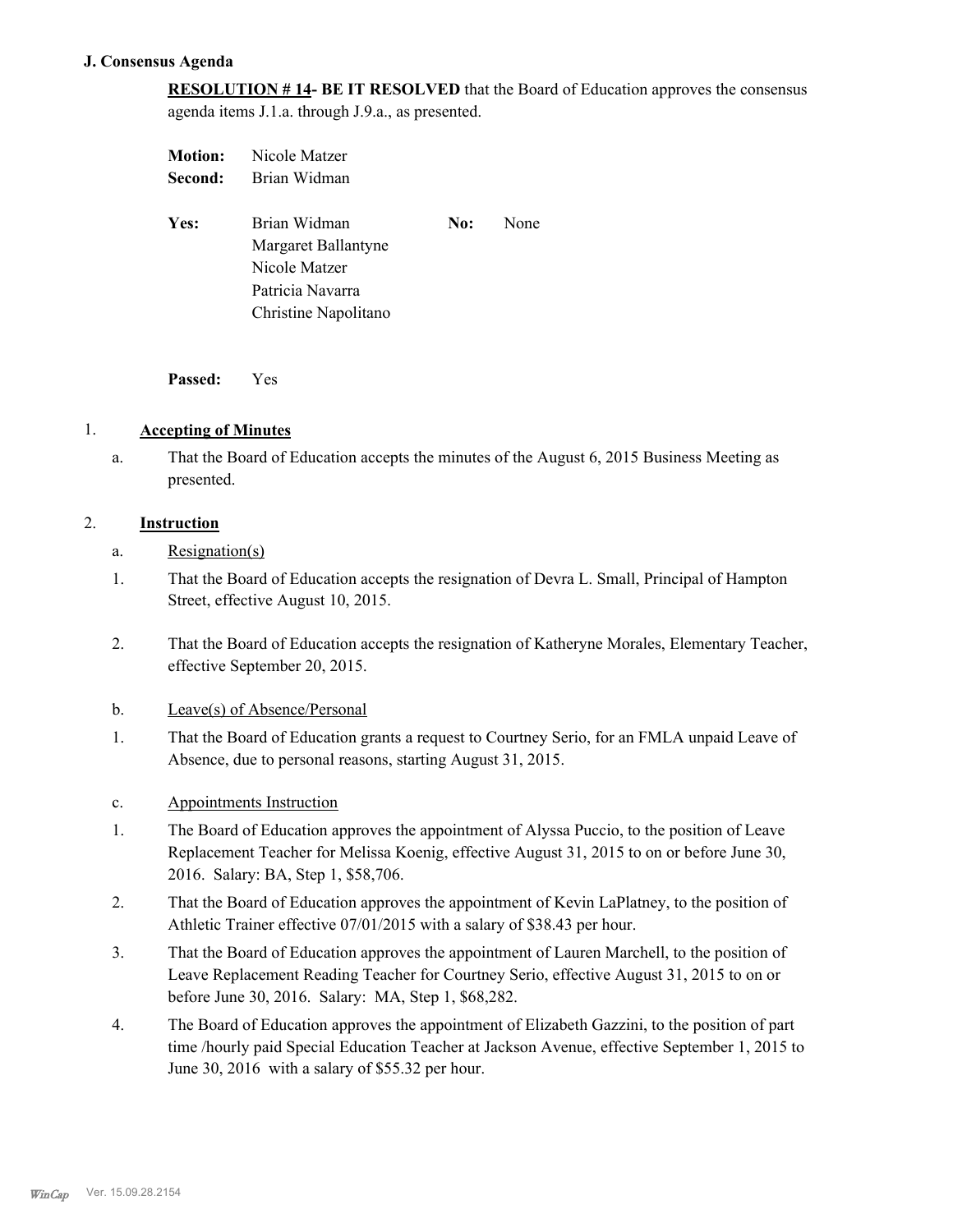The Board of Education approves the appointment of Esther Villanueva, to the position of Leave Replacement Teacher effective September August 31, 2015 to June 30, 2016 with a salary of BA, Step 1, \$58,706. 5.

#### Appointment(S) Sub Teacher per diem d.

The Board of Education accepts the following individual(s) as Per Diem Substitute Teacher(s) for the current school year, at a daily rate of \$100.00 per day; and retirees at a daily rate of \$125.00 per day.:

|                  | <b>EMPLOYEE NAME</b>     | <b>EMPLOYEE CERTIFICATION</b>            |
|------------------|--------------------------|------------------------------------------|
| 1.               | Maria S. Santangelo      | Health                                   |
| 2.               | Daniel Bailey            | Health                                   |
| 3.               | Laura Bruder             | Nursery/K/Grades 1-6                     |
| $\overline{4}$ . | Sidney W. Burgreen       | Nursery/K/Grades 1-6                     |
| 5.               | Maria Ciaravino          | PreK - Grade 6                           |
| 6.               | Beverly C. Coleman       | Spanish 7-12                             |
| 7.               | Maureen A. Cromwell      | $N-6$                                    |
| 8.               | Lorelle Delia            | Reading                                  |
| 9.               | James J. Dunlop          | Childhood Ed (Grades 1-6)                |
| 10.              | Jessica N. Feit          | Childhood Ed (Grades 1-6)                |
| 11.              | Jacqueline L. Garay-Cruz | Childhood Ed (Grades 1-6)                |
| 12.              | Raquel E. Goldsmith      | Childhood Ed (Grades 1-6)                |
| 13.              | Mary Ann Lupinacci       | Nursery/K/Grades 1-6                     |
| 14.              | Jamie L. Abruzzo         | ELA 7-12, ELA 5-9                        |
| 15.              | Christina Castello       | Childhood Ed (Grades 1-6)                |
| 16.              | Jenna R. Cavuto          | Childhood Ed (Grades 1-6), SWD(1-6)      |
| 17.              | Kristin Horvath          | Childhood Ed $(1-6)$ , SWD $(1-6)$       |
| 18.              | Thomas K. Keegan         | Literacy (5-12), Literacy (B-6), SS 7-12 |
| 19.              | Lisa A. Mangino          | Childhood Ed(Grades 1-6), SWD(1-6)       |
| 20.              | Arielle R. Sandler       | Childhood Ed (B-6, 1-6), SWD(B-6,1-6)    |
| 21.              | Samantha Stavish         | Childhood Ed $(1-6)$ , SWD $(1-6)$       |
| 22.              | Kristina A. Swerdloff    | Childhood Ed (Grades 1-6), ESL           |
| 23.              | Ana I. Senra-Silva       | Biology 7-12, Gen Sci, SWD 7-12          |
| 24.              | Diane Serafin            | Physical Ed                              |
| 25.              | Jeannette E. Robinson    | Nursery/K/Grades 1-6                     |
| 26.              | Alyssa V. Puccio         | Childhood Ed $(1-6)$ , SWD $(1-6)$       |
| 27.              | Mary Pryor               | Social Studies 7-12                      |
| 28.              | Mary Phelan              | <b>ESL</b>                               |
| 29.              | Matthew C. Miller        | Childhood Ed (Grades 1-6)                |
| 30.              | Marcella A. McHale       | N-6, Special Ed                          |
| 31.              | Eileen M. Lusardi        | $N-6$                                    |
| 32.              | Sherry E. Leibowitz      | N-6, Reading                             |
| 33.              | Hyman Krebs              | $N-6$                                    |
| 34.              | Susan M. Kingsepp        | PreK-6, Business                         |
| 35.              | Amanda E. Castellano     | Mathematics 7-12                         |
| 36.              | Frank N. Mauriello       | Music                                    |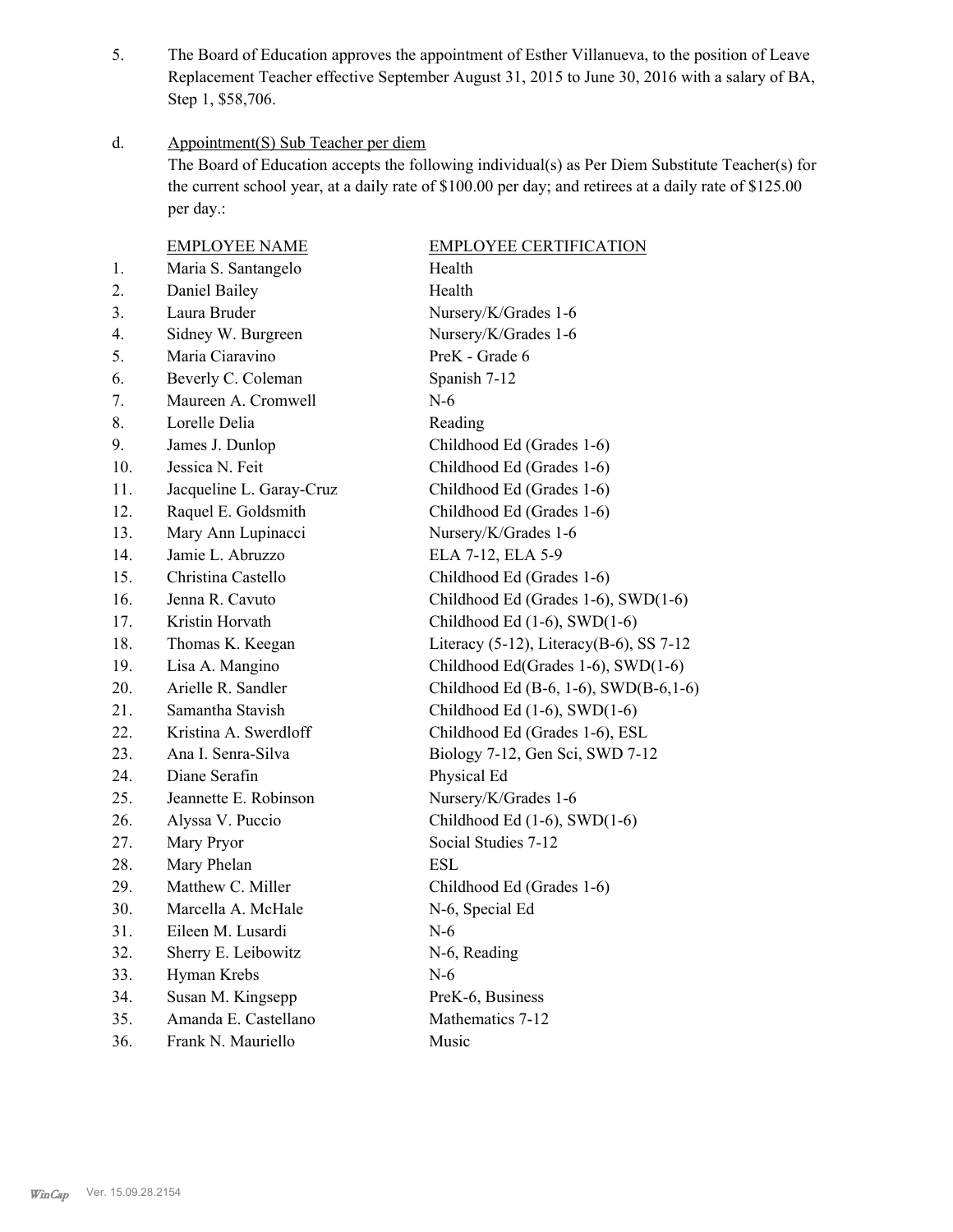# 3. **Instruction: Contracted**

a. That the Board of Education approves an agreement between the Mineola UFSD and Fred Robert Bocchino, Heart of Change, consultant to work with Principals and Key Leaders (teachers) for the 2015-2016 school year.

b. That the Board of Education approves an agreement between the Mineola UFSD and Maria Dove, consultant to work with the ESL Teachers for the 2015-2016 school year.

c. That the Board of Education approves an agreement between the Mineola UFSD and Cristian R. Solorza, consultant from Bank Street College of Education to work with Principals and teachers for the 2015-2016 school year.

d. That the Board of Education approves an agreement between the Mineola UFSD and the consultant firm, Teaching Matters, to work with Principals and teachers for the 2015- 2016 school year.

e. That the Board of Education approves a pricing agreement between the Mineola UFSD and Propio Language Services, to perform over the phone interpreting within the District for the 2015- 2016 school year.

f. That the Board of Education approves a pricing agreement between the Mineola UFSD and ASTA-USA Translation Service, to perform Portuguese translation within the District for the 2015- 2016 school year.

# 4. **Civil Service**

- a. Resignation(s)
- That the Board of Education accept the resignation of Michael Rumont, Clerk at the High School, effective August 31, 2015. 1.
- That the Board of Education accept the resignation of Susan Lynch, part time Teacher Aide at Hampton Street School, effective August 21, 2015. 2.
- b. Appointments
- The Board of Education approve the appointment of John Hassell, to the position of Maintainer Sub, effective August 17, 2015. Salary will be \$20.00 per hour. 1.
- The Board of Education approves the appointment of Susan Lynch, to the position of Teacher Aide Sub, effective September 1, 2015. Salary will be \$13.74 per hour. 2.
- That the Board of Education approve the appointment of Thomas Farrell, to the position of Custodial Sub, effective September 1, 2015. Salary will be \$12.25 per hour. 3.
- That the Board of Education approve the appointment of Barbara Nichols to the position of 5 hour Bus Driver, effective August 31, 2015. Salary is \$21,819 on Step 1. Probation is 26 weeks. 4.
- That the Board of Education approve the appointment of Michael Milwich, to the position of 5 hour Bus Driver, effective September 8, 2015. Salary will be \$21,819 on Step 1. Probation is 26 weeks. 5.
- c. Leave(s) of Absence
- That the Board of Education approve a paid Medical Leave of Absence to Richard Haenel, Maintainer, effective August 11, 2015 through September 15, 2015. 1.
- d. Resignation(s)
- That the Board of Education accept, the resignation of Jerome Emmett, with regret, for the purpose of retirement, effective October 30, 2015. 1.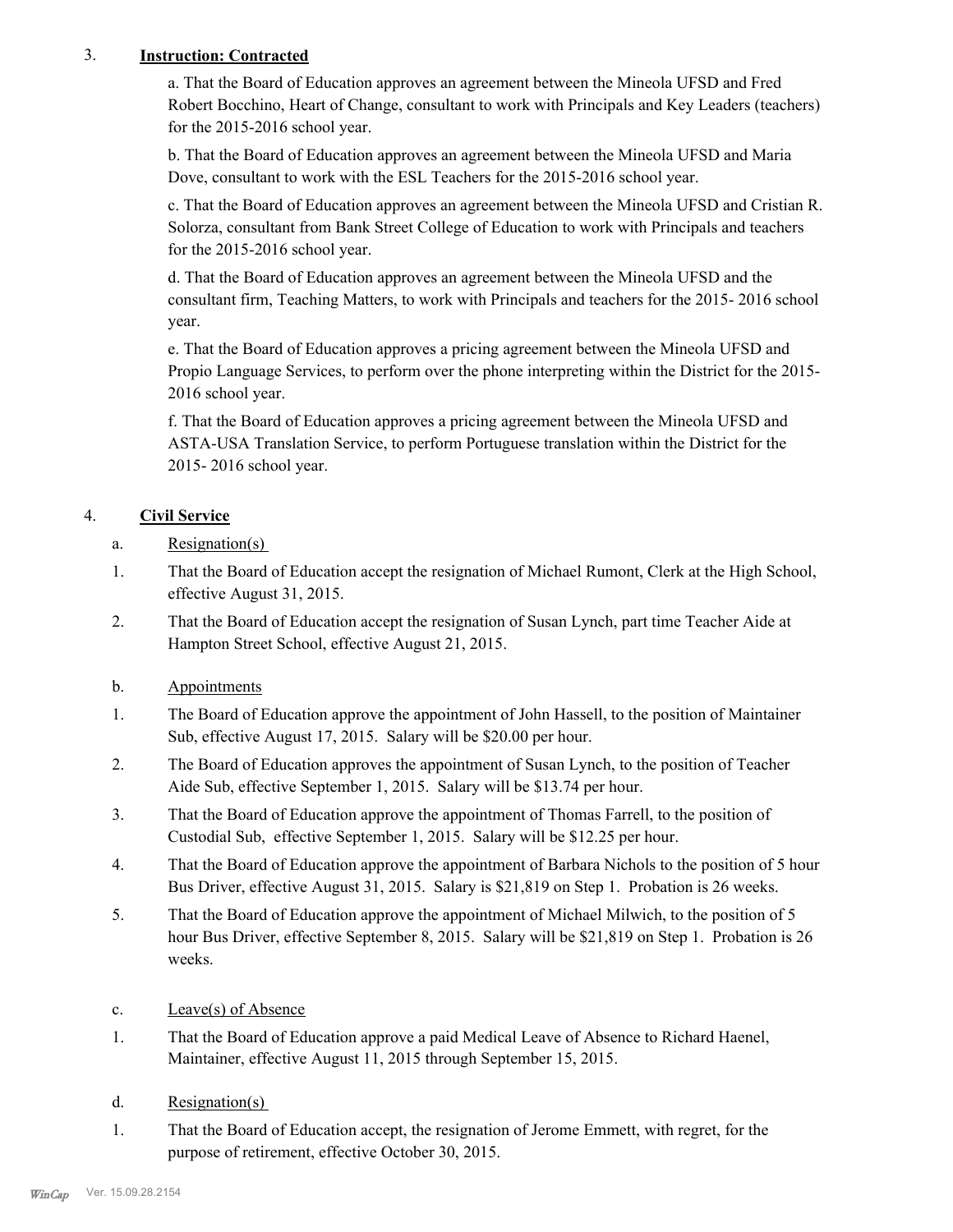That the Board of Education accept the resignation of Laurie Seedorf, Senior Typist Clerk at Jackson Avenue School, with regret, for the purpose of retirement, effective October 26, 2015. 2.

# e. Reappointments

That the Board of Education approve the reappointment of Mary McGuinness, to the position of part time Registered Nurse, effective September 1, 2015 through June 30, 2016. Salary is \$23,578.50 on Step 2. 1.

# 5. **Business /Finance**

# a. **Treasurer's Report**

1. That the Board of Education accepts the Treasurer's report for the period ending June 30, 2015 and directs that it be placed on file.

# b. **Approval of Invoices and Payroll**

That the Board of Education accepts the Invoices and Payroll for the period ending July 31, 2015

| Warrant # 1       | July 15, 2015 | \$1,435,700.27 |
|-------------------|---------------|----------------|
| $A/P$ Warrant # 1 | July 15, 2015 | \$245,248.43   |
| Warrant #2        | July 29, 2015 | \$1,045,402.14 |
| A/P Warrant #2    | July 29, 2015 | \$173,959.80   |

# **TOTAL EXPENSES \$ 2,900,310.64**

PAYROLL  $\#$  1 &  $\#$  2

| General | \$1,021,035.36 |
|---------|----------------|
| F Fund  | \$102,019.23   |

# **TOTAL PAYROLL \$1,123,054.59**

# c. **Budget Appropriation Adjustment**

1. That the Board of Education approves the transfer of funds, in the amount of \$150,000 from Budget code: 9760 700 00 7399 to Budget code: 2630 460 00 2930 to cover the expenses for district-wide tech software.

# 6. **Business/Finance: Contract Approvals**

a.That the Board of Education approves the following Transportation Contracts and Intermunicipal Agreements between Carle Place UFSD and the Mineola UFSD for the 2015-2016 school year:

| <b>School</b>  | Amount                        |
|----------------|-------------------------------|
| LI Lutheran    | \$346.40 per month- 1 student |
| St. Brigid     | \$684.78 per month-3 students |
| St. Dominic    | \$656.50 per month- 1 student |
| Wm.Spyropoulos | \$985.50 per month-3 students |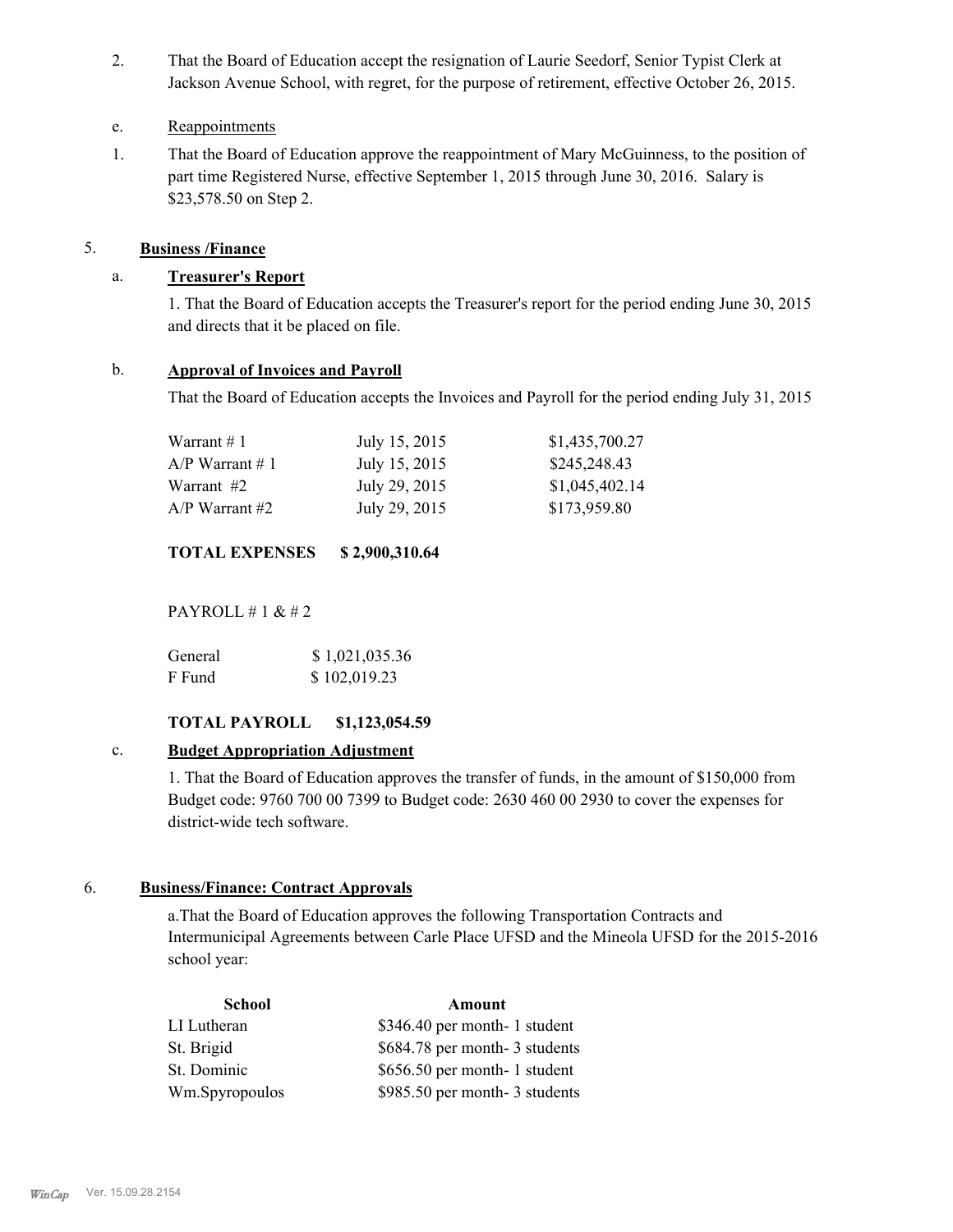# 7. **Business/Finance: Bids**

a. That the Board of Education approves the awarding of the following Countywide Transportation Cooperative bids (Region 5) for the 2015- 2016 school year:

| School                       | Vendor                    |
|------------------------------|---------------------------|
| DDI                          | Baumann Bus Company       |
| Friends Academy              | Dell transportation Corp. |
| Grace Christian Academy      | Veterans Transportation   |
| LI Montessori                | Baumann Bus Company       |
| Mosaic School                | Baumann Bus Company       |
| Portledge                    | <b>First Student</b>      |
| St. Elizabeth Ann Seton      | We Transport              |
| Vincent Smith School         | Baumann Bus Company       |
| <b>Wellspring Elementary</b> | Veterans Transportation   |

# 8. **Other**

# a. Salary Increase:

1. That the Board of Education approves the 2% increase for JoAnn Greene, Internal Claims Auditor, placing her annual stipend at \$18,834 for the 2015-2016 school year, effective 7/1/15.

# b. Appointment:

1. That the Board of Education approve the appointment of Donna Squicciarino, to the position of District Treasurer with an annual salary of \$21,000 and an additional salary of \$8,500 for the duties of Extra Class Treasurer effective July 1, 2015.

# c. Employee Agreements

1. That the Board of Education hereby authorizes the Board president to execute an employee agreements with Diane Anderson, the terms of which have been reviewed by the Board in executive session, effective September 4, 2015.

#### **Business/Finance: Disposal of District Property** 9.

That the Board of Education approves the disposal of the following district property, according to Policy #5250, declaring them obsolete:

a. Bus #77, VIN 1BAAGCPA71F099148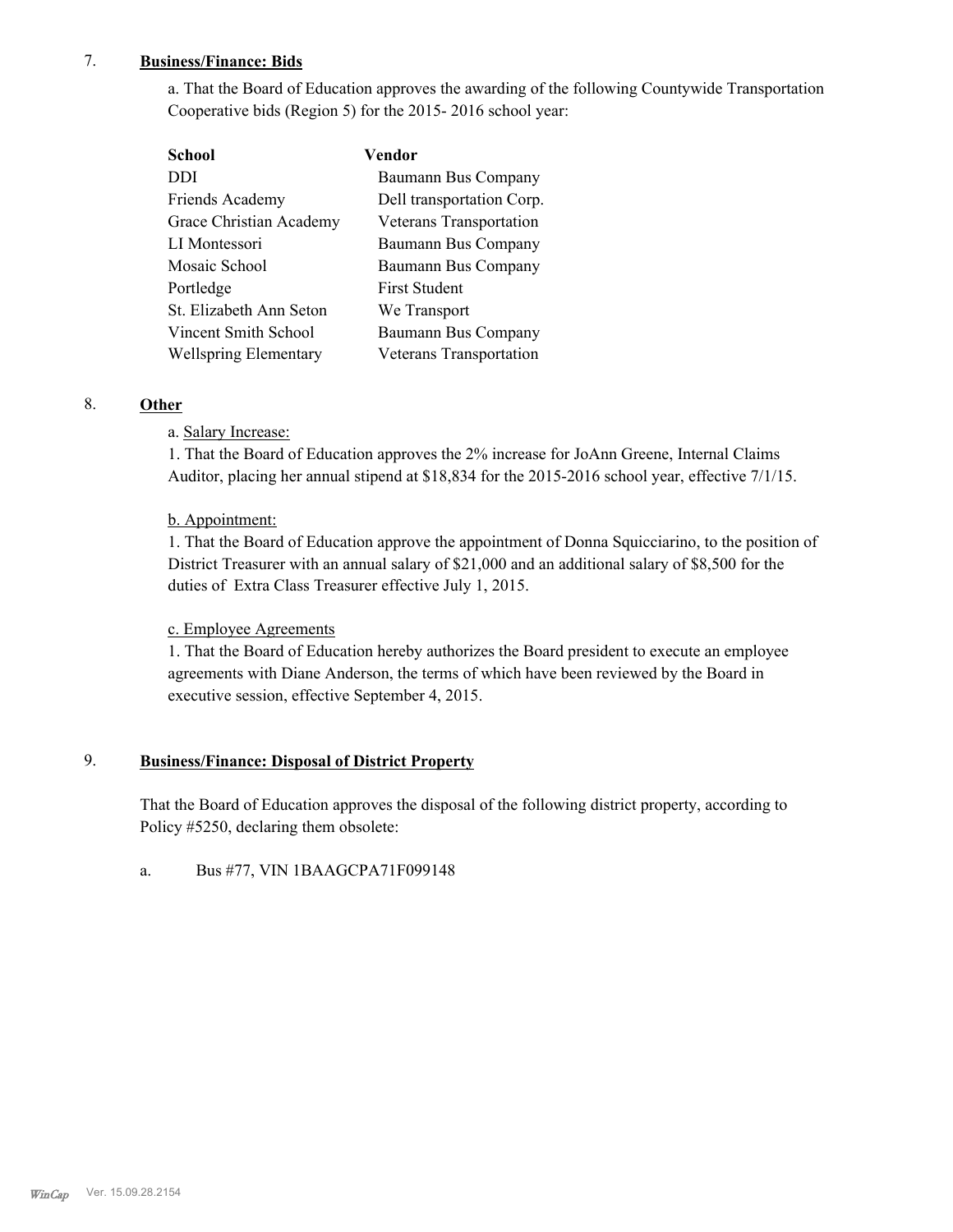#### **K. Superintendent's Report**

Superintendent of Schools' Reports for 9/3/15 Presentations:

- 1. Data Presentation
- 2. Extended School Year (ESY) Presentation
- 3. Capital Reserve Project

The Superintendent stated that tonight's first presentation is "The Extended School Year (ESY) Program" by Catherine Fishman and Bridget Murphy. This presentation can be found on the district website, in the Board of Education section. Ms. Fishman described the program as a vibrant and happy place. The purpose of the ESY is to prevent substantial regression of a student. The eligibility of a student for ESY is defined by the NYSED. Ms. Fishman described the identification of students: data, articulation, ESY eligibility and half day /full day. Bridget Murphy reported on the class organization: 1/2 day class focused on reading intervention and full day was comprised of special class students with more global needs. The full day class was a life skills class which worked on functional academics, daily living and job sites. Ms. Murphy next showed a comparison of the student numbers from 2014/15 and 2015/16. Bridget Murphy next reported on the use of technology in the program. All classrooms had smart boards; all students from Jackson Avenue and the Middle School had access to their iPads; the full day students had access to class iPads; student had access to augmentative communication and assistive technology devices and they piloted the use of Chrome books in the High School reading class and the life skills class. According to Bridget Murphy one very important piece of the program was the teacher to teacher communication. The 2014/15 teachers completed forms on each student. The form provides teachers with the opportunity to highlight which IEP goals should be reinforced. The Half Day Classes focused on reading; there was one part time, Wilson trained teacher on staff and students also participated in program wide community activities. Ms. Murphy reported on the full day program: academics focused on IEP goals; lunch and recess and weekly pool visits as in years past; replaced drama with life skills (such as cooking, careers and health) and speech and language therapists provided push in services. The Work Based Learning group spent four days per week at Big Lots with a job coach and one day they worked on travel training. Bridget Murphy discussed the future plans for the program: continue the use of technology; strengthen the focus on academics and functional academics; and encourage consistent attendance. Finally, Ms. Murphy thanked the Board of Education for the air-conditioning in the additional classrooms this summer and added that all but two classrooms were cool this year. Dr. Nagler asked if the Board had any questions or comments. Dr. Ballantyne thanked Ms. Murphy and Ms. Fishman and stated that she feels this program is so right. She stated that the teacher to teacher communication is so important to keep skills from regressing. Nicole Matzer commented that she really enjoyed the video at the program and thanked Ms. Murphy for the invitation to attend. Ms. Matzer stated that this summer while at Big Lots, she was able to observe the students at work. Patricia Navarra noted that she likes the "giving back" piece, teaching the students that everyone has something to offer. Christine Napolitano stated that she is always struck by the warmth of the building when she enters and added that the program is very unique and special. She also noted that Mr. Smith, teacher did a wonderful job. Ms. Napolitano stated that visiting the program is always a wonderful experience.

The Superintendent stated that the next presentation is the "Capital Reserve Projects" by Michael Mark, architect. \*This presentation can be found on the district website, on the Board of Education page. Dr. Nagler stated that the District will be holding a Special Vote to spend the Capital funds in November. At the next meeting, September 17, 2015, there will be two SEQRA resolutions for Mineola to declare itself lead agent on the projects and the date and the amount will also be set. Dr. Nagler stated that after his last presentation, the Board asked Mr. Mark to look into adding an additional classroom at Hampton with the numbers and at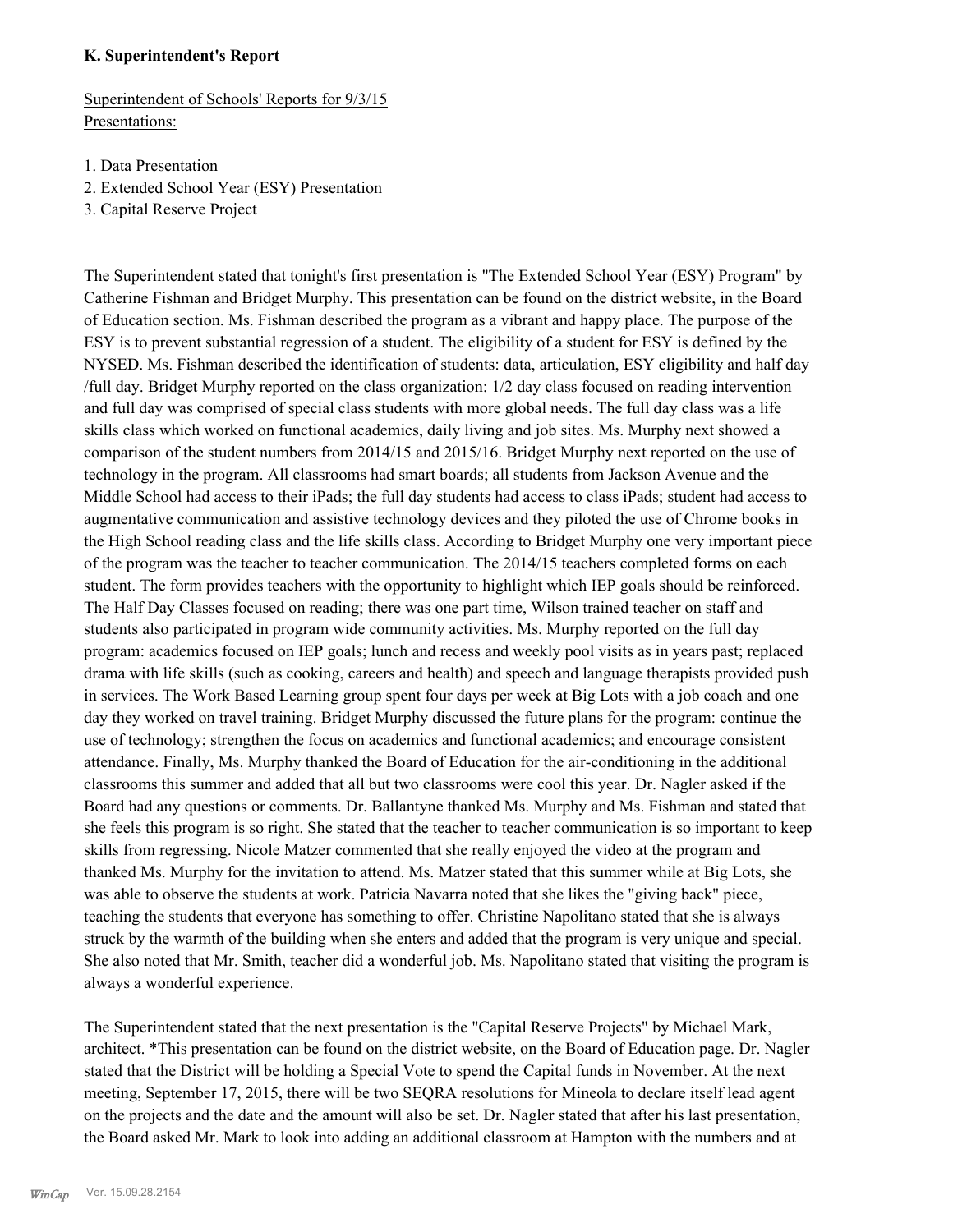the High School adding a building job in order to get State aid for the project.

Michael Mark stated that the NYSED Project review queue is currently at 40-42 weeks as of  $9/3/15$  however SED is hiring 2 additional Architects and 2 Engineers to hopefully reduce the queue. Mr. Mark presented the Hampton Street School Addition and Alteration Project Status.

He reported that the plans and specifications are complete and the project features:

- 1. New Cafeteria/APR addition
- 2. New classroom addition
- 3. New bus loop with parking
- 4. New athletic field improvements.

Mr. Mark displayed plans of each of these items. He stated that the projected approval and currently anticipated bid date is June 9, 2015. Construction for this project may begin Summer 2016, pending approval and it will be a phased construction approach.

Mr. Mark next presented on the Mineola High School Technology Room and Track/Field He reported that the survey and conceptual planning are complete. Mr. Mark stated that the project features include:

- 1. Renovated new Technology/ Fabrication lab
- 2. Additional storage for student projects
- 3. New multi-sport synthetic turf regulation field
- 4. Replace running track to 382m track
- 5. Field lighting not to be utilized at this time
- 6. Spectator seating/ grandstands not to be utilized at this time
- 7. Existing Varsity Baseball field size/ location to remain the same

Mr. Mark displayed the plans for each of these items. Ms. Napolitano inquired as to the number of students that can be held in the lab and the Superintendent stated approximately 55- 60 students. The Board commented that the drawings of the lab reminded them of the SUNY Nano science campus. Dr. Nagler stated that the district is moving toward robotic competitions and a lot of thought has gone into maximizing the space. Dr. Nagler reminded everyone that this is a capital project and no capital money can be used without the community approval. Ms. Napolitano asked if the numbers are available to show the difference in amounts if the district went out for a bond and how much this saves the district. Mr. Waters stated that he does not have the exact numbers available to him now; however he can get them and report back to the Board. Mr. Waters did add that there is a significant savings to use capital funds. Dr. Ballantyne stated that it should be emphasized to the community that capital money can only be used for capital projects. The money cannot go back into general funds. Dr. Nagler reported that we have put a great deal of funds into improving our buildings and this work is appropriate now. Mr. Widman asked what the expected lifespan of a turf field is and Mr. Mark responded 8- 10 years. He reminded everyone that the district is also saving money on maintenance of grass fields. Ms. Napolitano stated that she would like to see presentations by the manufacturers of the in-fill for turf fields. Dr. Ballantyne stated that the community should be educated on the entire project; this is not just for turf fields. Dr. Nagler agreed and added that this is a very substantial project. We have addressed all other facility work.

The Superintendent stated that he was looking for some direction from the Board. He asked if the Board was in agreement with the scope of the project and moving forward. The Board was all in agreement. The Superintendent stated that at the next meeting we will set the date for the Capital vote and do the SEQRA resolutions for the projects.

The final presentation this evening by the Superintendent is "Data review: NWEA, State Assessments,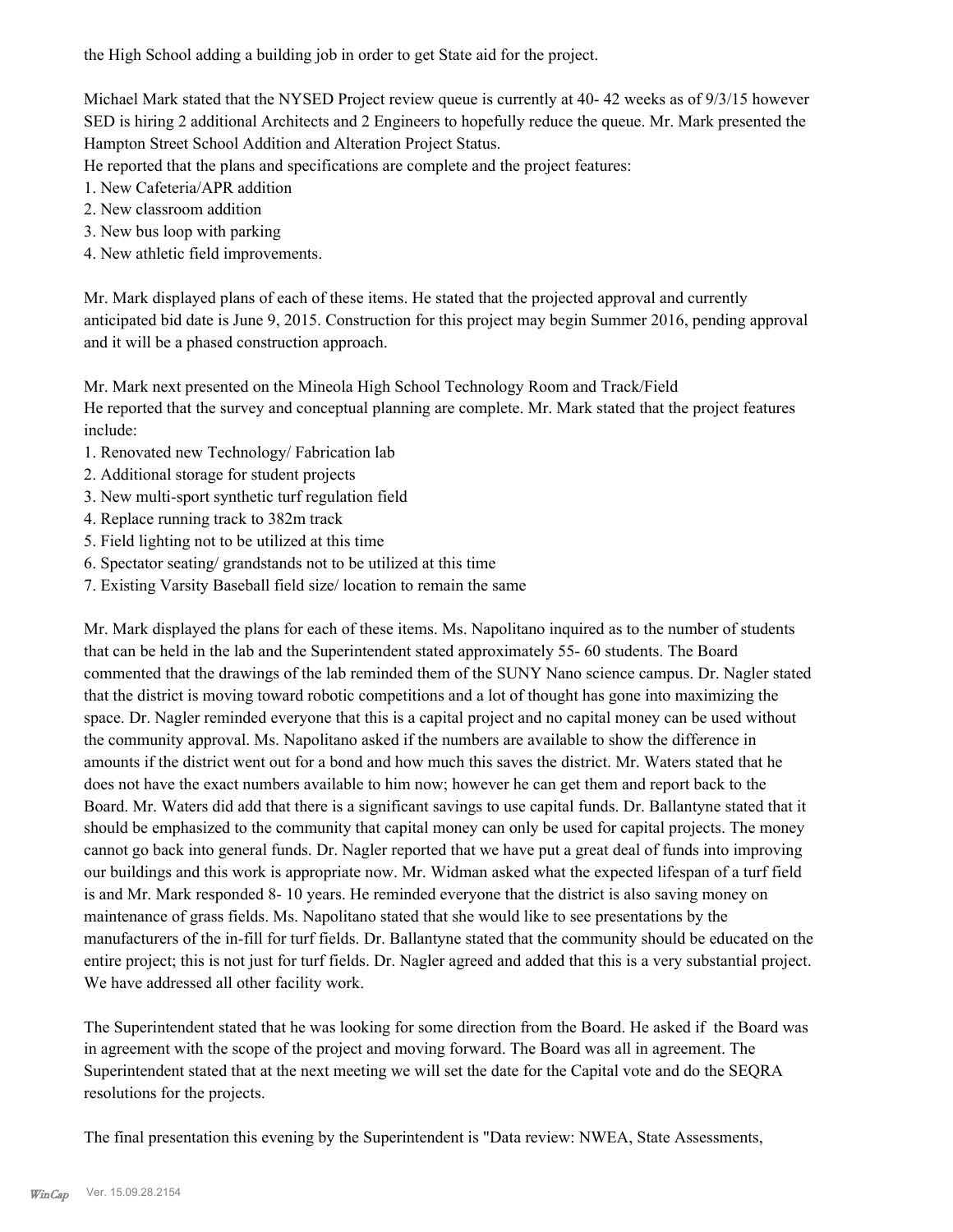Regents". \*This presentation can be found on the District website on the Board of Education page. The Superintendent started by discussing assessments. He provided the following comparison- Formative: Summative as Physical: Autopsy. The annual exams are summative; these include regents exams, Grades 3- 8 ELA and Grades 3- 8 Math exams. The purpose of assessments is to inform instruction. NWEA benchmarks performances in September and then measures growth in performance in May. The average annual growth can be predicted based upon National norms, which establishes a target growth for each student. The Superintendent explained "What is a quadrant report?":

-NWEA quadrant is an end of year summary that demonstrates two forms of student achievement: Proficiency- whether or not a student is proficient according to NYS cohort projections (NYS is much higher than National proficiency number because of common core rescaling). Growth- whether or not a student met targeted growth projection (national). Dr. Nagler displayed an example of the quadrant report, which are orange, green, red and yellow. The report can be looked at in 2 ways: north to south or west to east. Red represents struggling students, green and yellow show that the student is growing. Yellow and orange signify caution as students have met only one of the success conditions. Green represents students who have met both success conditions.Dr. Nagler displayed the quadrant reports for Meadow Drive and Hampton Street Schools. The growth numbers in Kindergarten are huge, but the proficiency numbers are lower. He reported that overall, across the District the math numbers are much better than ELA.

The Superintendent next addressed "How does NWEA correlate to the State scores?". For 2013-2014, there was a clear alignment, but for 2014-2015 there is not an alignment. He added that math was better aligned than ELA. We compared NWEA and State results by teacher side by side. In addition, we also compared VARC and State growth scores. Dr. Nagler explained that both of these "teacher scores" are on a scale of 1- 20 and are designed to control for student variables such as SWD, ESL, poverty, ect. The scores are supposed to isolate "teacher impact" on student achievement over one year. The Superintendent displayed the chart of the teacher scores and discussed the problems. Next the Superintendent discussed: State results- same kids, year to year and the Statewide change in percentile rank on the mean score for Mineola. Dr. Nagler stated that 14 students opted out on the second day of testing and received a score of one on the State exam. Dr. Nagler next addressed the Regents results. His favorite stat of the night is for Algebra; this year all students had to take the State Algebra exam. There were 180 students who took the exam and there was a 85% passing rate, this number includes general ed, special ed and ESL. Dr. Nagler expressed is anger over the Algebra 2/ Trigonometry exam which was changed and made very difficult. He added that county-wide it was a problem. Dr. Nagler reported that for with the exception of Earth Science all results were significant for the 2014 cohort.

The Superintendent discussed the High School Data. The 2011 Cohort (class of 2015) graduation rate was 97.8%. There were 4 students that did not graduate in June; 1 student entered the district as a 17 year old immigrant with no language and dropped out and the 3 other students passed all of the required exams but were short credits. Hopefully, they will have a January 2016 completion. Also, for the 2011 cohort, there was a 71% regents diploma with advanced distinction rate. The rate for the previous year was 65%. In order to achieve this distinction, students are required to take 8 regents exams including Trigonometry. Dr. Nagler stated the 2011 cohort- 78% took at least one AP or College course. There were 367 AP exams administered and 28 AP Scholars, as well as \*8 National Scholars. As far as College acceptances: 92% are going to college and 3.3% are entering the military. There are 62% attending 4 year schools and 30% attending 2 year schools. He added that of those attending 4 year schools, 62% are attending "most competitive colleges" in the country. The Board plan to address the 30% - 2 year college rate with the partnership with Queensboro (first course- Introduction to Robotics).

The Superintendent finished with "A School District is More than a Score". He asked how do you measure a successful school district? His answer was with our Mission and Strategic objectives. He stated that we must focus on all that we do: Lifelong Learners = finding your passion; Exhibit strength of character= habits of the